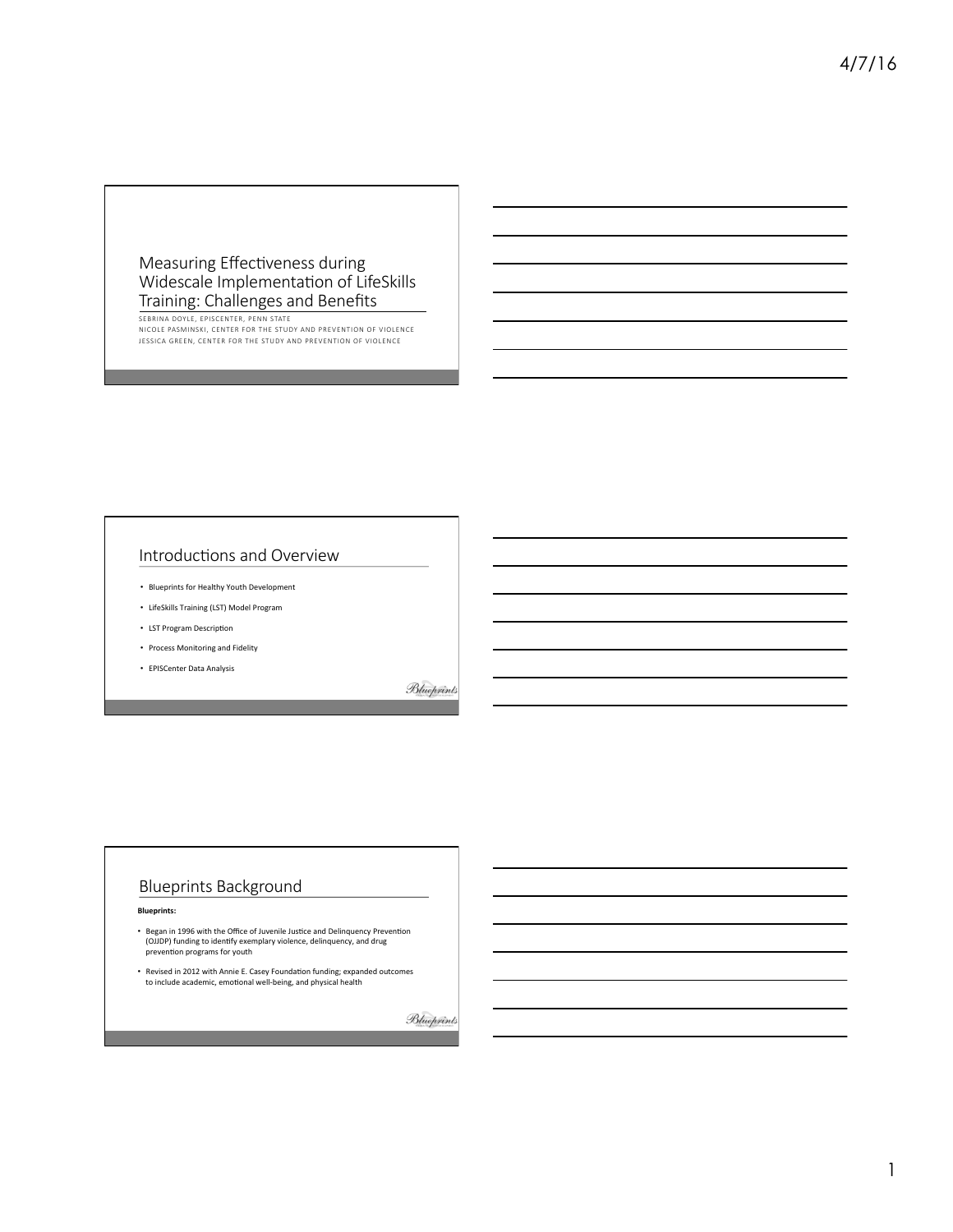## Blueprints For Healthy Youth Development

#### **Identifies Programs in 5 Domains:**

- Problem Behavior
- Academic Success • Emotional Regulation
- 
- Physical Health<br>• Positive Relationships

www.blueprintsprograms.com

Blueprints

## Blueprints Criteria

- **Model Programs (14 Cer/fied)** 
	- Strong research design with 2 randomized control trials (RCT), or 1 RCT and 1<br>• quasi-experimental design (QED)<br>• Effects sustained at least 1 year post-treatment
- **Promising Programs (49 Certified)**<br>• Strong research design with 1 RCT, or 2 QED's

Blueprints

## Blueprints Model Programs

More than 1.400 youth prevention programs have been reviewed<br>
• Model Programs:<br>
• LifeSkills Training Program (LST)—Middle School<br>
• Promoting Alternative Thinking Strategies (PATHS)—Elementary School<br>
• Positive Action—M

- 
- 
- 
- 
- Project Towards No Drug Abuse (TND)—High School<br>• Brief Alcohol Screening for College Students (BASICS)—College

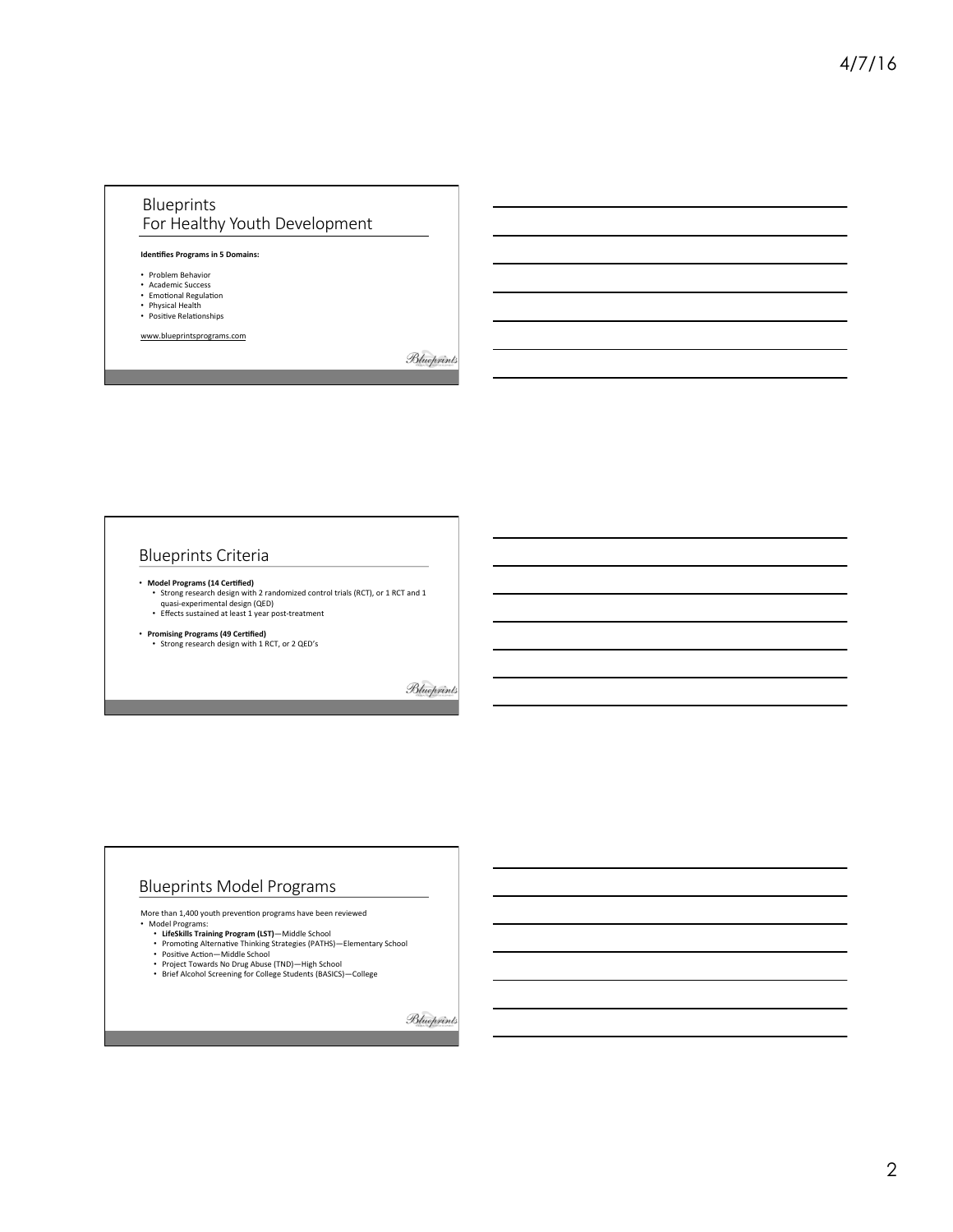# Blueprints Model Programs

- 
- 
- 
- Blues Program<br>• Body Project<br>• Functional Family Therapy (KFT)<br>• Multisystemic Therapy (MST)<br>• Multisystemic Therapy-Problem Sexual Behavior<br>• New Beginnings (for children of divorce)<br>• Multidimensional Treatment Foster
- 
- 
- Parent Management Training (soon to be added)

Information about each of these programs is available at http://<br>www.blueprintsprograms.com

Program Impact **Year 2012-13 2013-14 2014-15 2015-16**  144,446 166,064 173,879 187,631 Blueprints

# LifeSkills Training Program Endorsements

- 
- 
- 
- Blueprints for Healthy Youth Development<br>• Coalition for Evidence-Based Policy<br>• National Institute on Drug Abuse<br>• Office of Juvenile Justice and Delinquency Prevention<br>• Substance Abuse and Mental Health Services Admin
- 
- U.S. Department of Education<br>• White House Office of National Drug Control Policy

Blueprints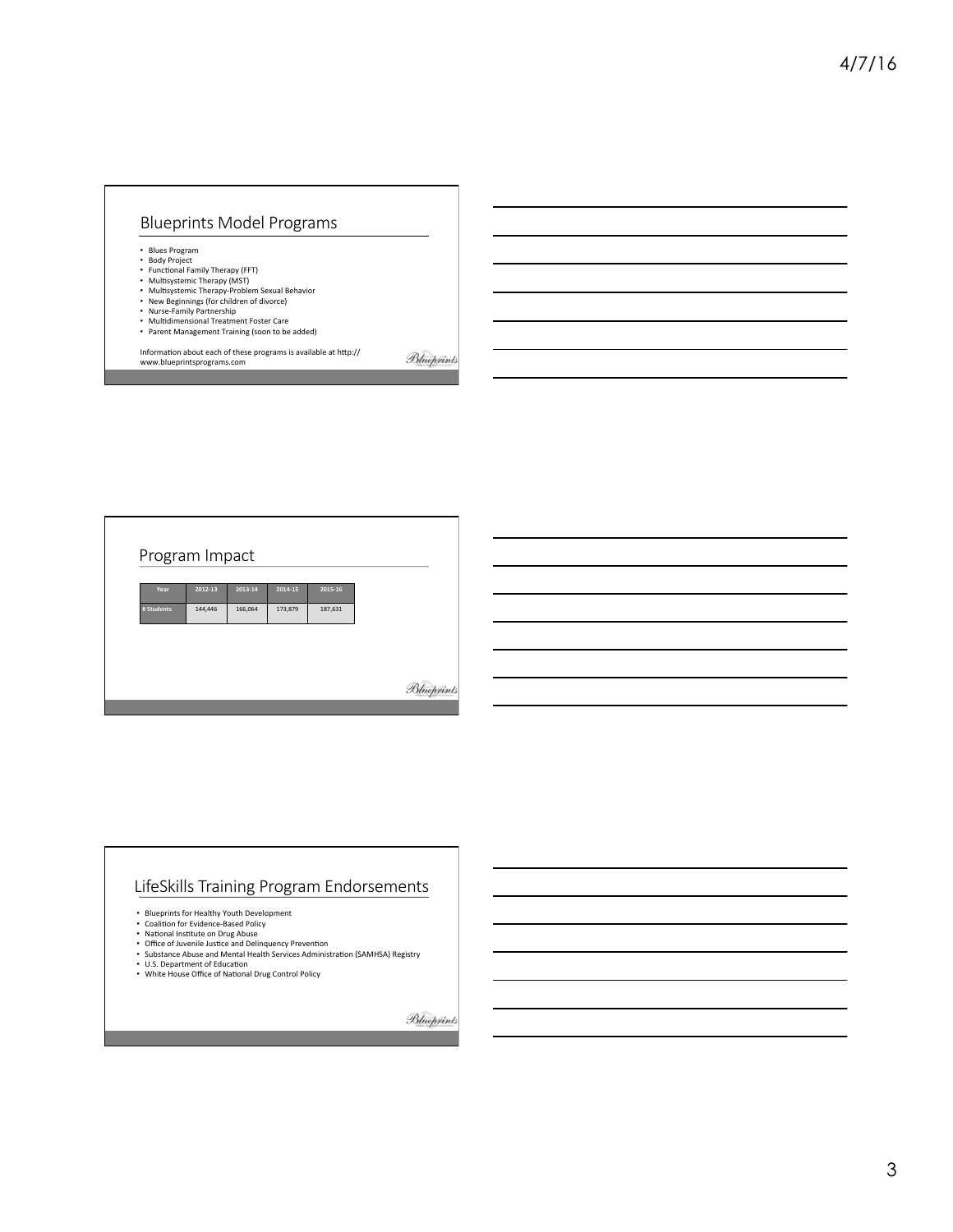# LifeSkills Training Program Description

- Developed by Dr. Gilbert J. Botvin, Professor of Public Health and Psychiatry and<br>Director of Cornell University's Institute for Prevention Research.
- Evidence-based substance abuse and violence prevention program for middle/<br>junior high school.
- Helps youth resist drug, alcohol, and tobacco use, and helps to reduce violence and other high-risk behaviors.

Blueprints

#### Center for the Study and Prevention of Violence, University of Colorado Boulder

- Because LST is evidence-based (significant results in replications), the program is effective when delivered correctly
- Do not collect pre and post data
- In 15 States: AL, DC, FL, GA IL, IN, KY, MD, NC, PA, SC, TN, VA WA, WV
- CSPV provides all oversight for three-year grant:<br>• Identifies partners with eligible school districts
- 
- Arranges all trainings and disseminates materials<br>• Conducts process evaluation to ensure fidelity and provide feedback

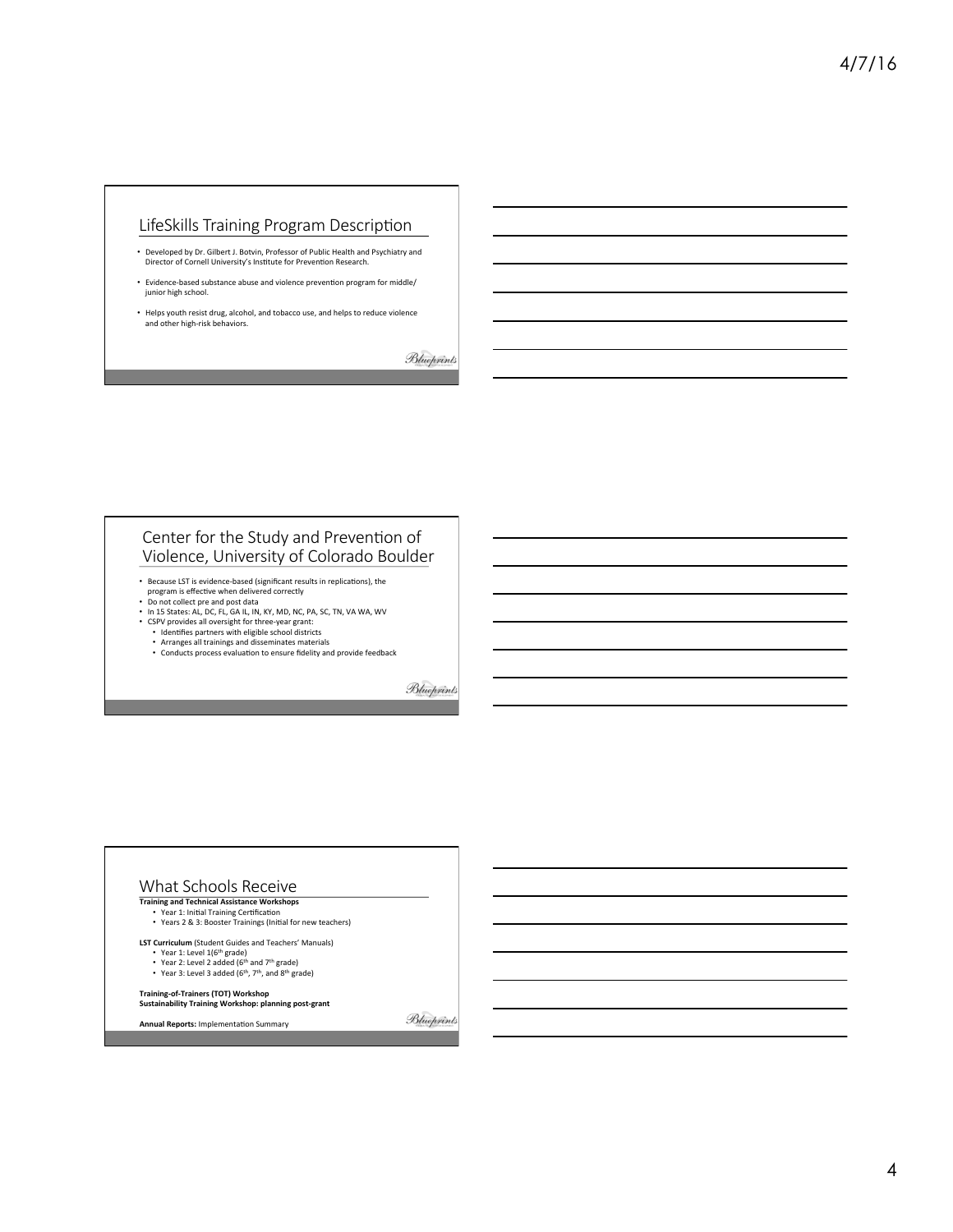## Grant Program Structure

**Year 1** 

- 
- Level 1 (6<sup>th</sup> grade) teachers are trained.<br>• Level 1 implementation begins (15 core sessions, 3 optional violence lessons).
- Year 2
	- Level 2 (7<sup>th</sup> grade) teachers , and new Level 1 teachers, are trained.<br>• Booster workshop for returning teachers.
	-
- Level 2 implementation begins in  $7<sup>th</sup>$  grade (10 core, 2 optional violence). • Incoming 6<sup>th</sup>-grade students receive Level 1 (15/18 LST lessons).
	-

Blueprints

## Grant Program Structure Cont.

**Year 3** 

- Level 3 (8<sup>th</sup> grade) teachers, and new Level 1 and 2 teachers, are trained.<br>• Booster workshop for returning teachers.
- Level 3 implementation begins in 8<sup>th</sup> grade (5 core, 4 optional violence).
- 
- 6<sup>th</sup>-grade students receive Level 1 (15/18 LST lessons).<br>• 7<sup>th</sup>-grade students receive Level 2 (10/12 LST lessons).

Blueprints

#### Process Evaluation

#### **Site Visit:**

- CSPV Rep meets with Site Coordinator, teachers, principals, and observers. • CSPV Rep observes one or more LST lessons (reliability observation).
- 

status of LST.

- **Teacher Survey:**<br>• LST teachers complete brief online survey after the first full cycle of LST. **Site Coordinator Survey:**
- Site Coordinator completes brief survey at the end of the year.
- **Sustainability Assessment (After conclusion of grant):**<br>• Site Coordinator contacted one and two years following the grant to assess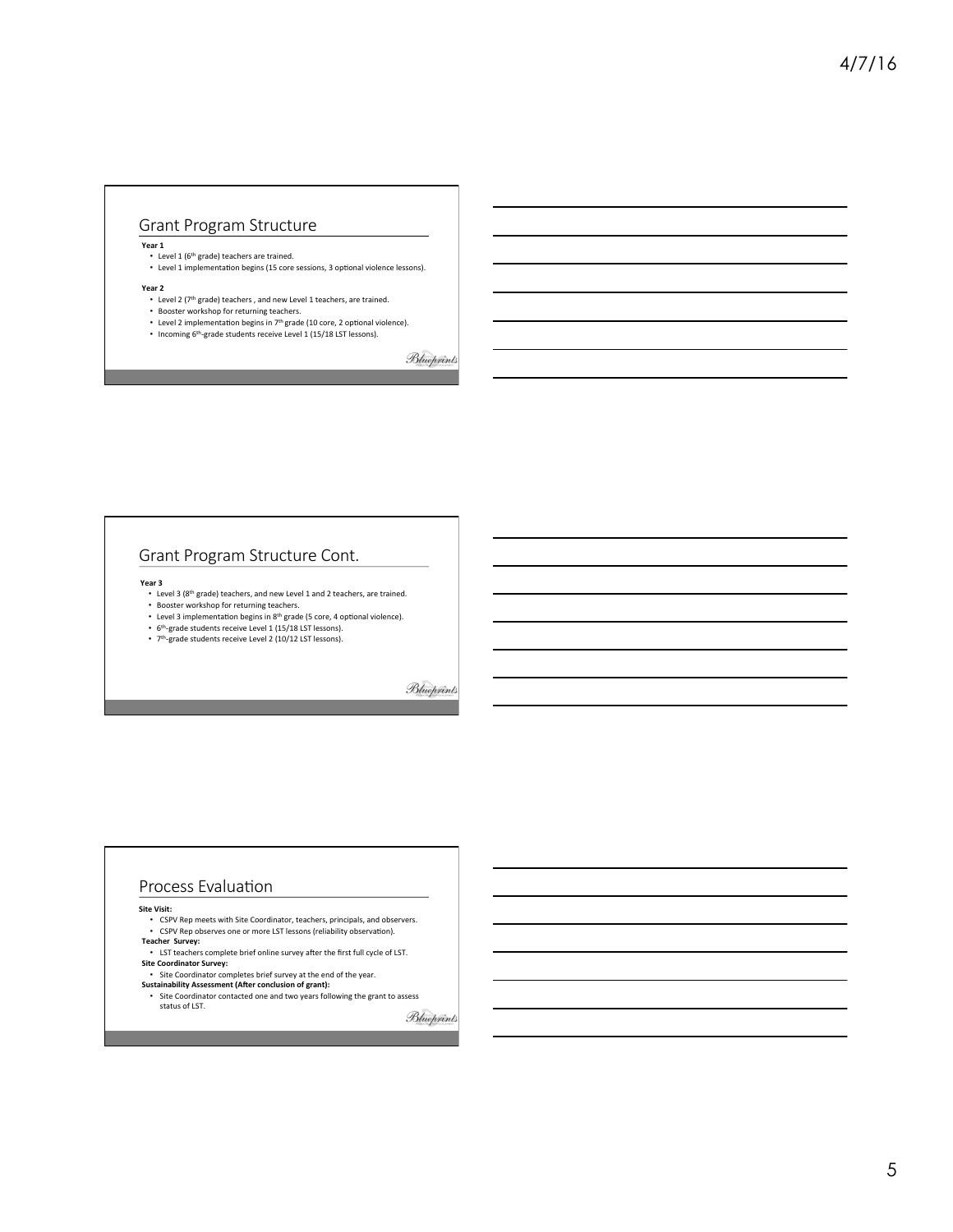#### Classroom Observations

**Purpose:** data provides classroom insight and used to generate fidelity score<br>Observations : (implementation schedules required)<br>• **Year 1:** 4 observations per Level 1 (L1) teacher<br>• **Year 2:** 4 per L1 teacher, 3 per L2 teacher • **Year 3:** 4 per L1 teacher, 3 per L2 teacher, 2 per L3 teacher *(4 observa+ons total for teachers delivering mul+ple levels)* **Privacy:** • All data are reported at the site level. • Individual teacher data are not shared. Observers complete a checklist that corresponds to points and Blueprints objectives to be covered in the lesson.

# Sample Observa.on Checklist Further decomposition about the formation of self-image and its connection to<br>behavior comparisons and the interval of the formation of the self-image<br> $\sigma$ . Cut associated the interval of the interval of the<br>self-imposed

Blueprints

## Annual Reports

**Purpose:** detail implementation, identify strengths/challenges, opportunities<br>for improvement Sections:

- **Trainings**<br>• Recap and survey data (satisfaction, effectiveness)
- **Site Visit**
- Summary of meetings & structured interviews
- **Classroom Observations**<br>• Observation data findings (fidelity score, student participation and<br>engagement, teaching techniques, etc.)